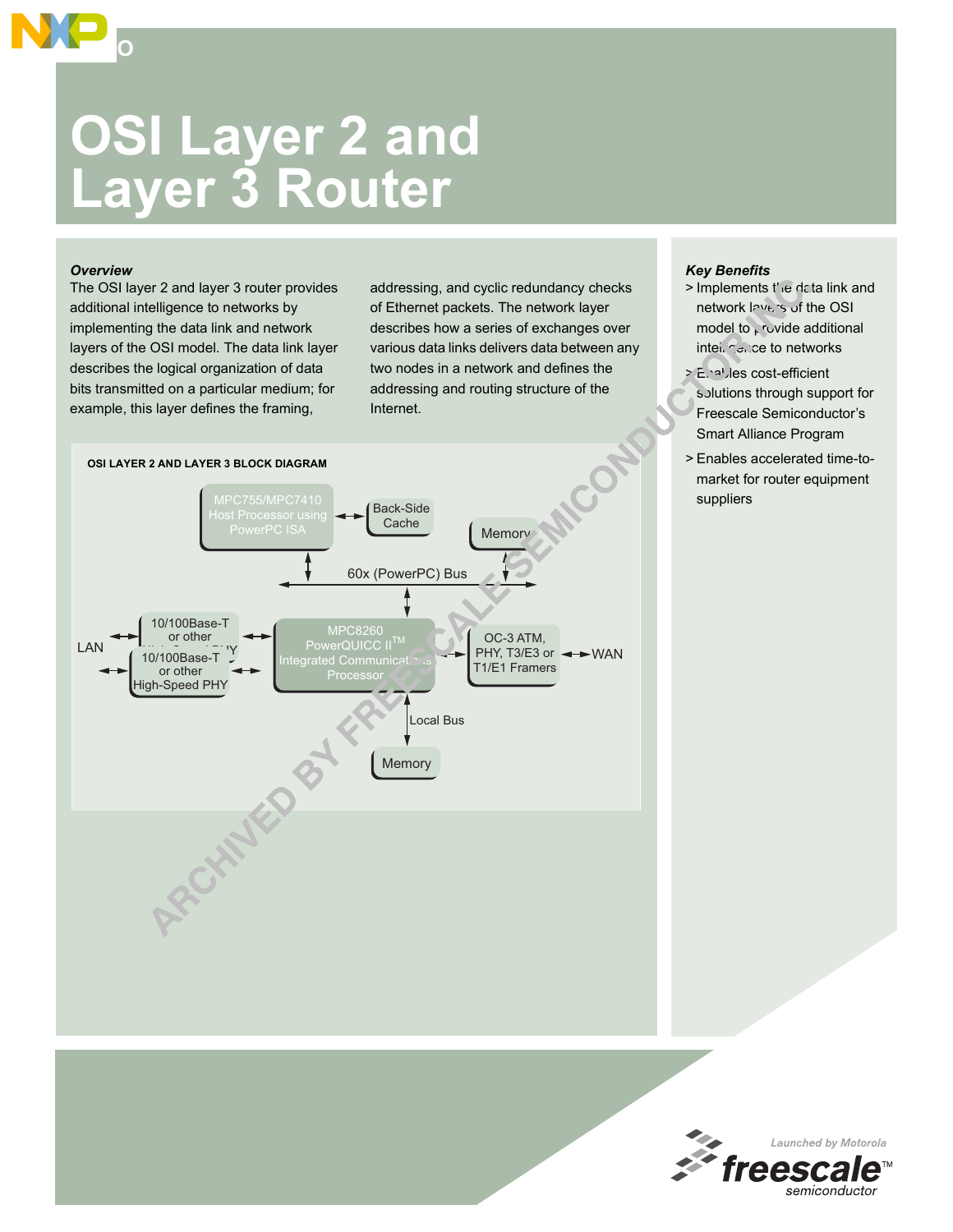

| <b>Freescale Ordering Information</b>                                                  |                                                                                                                                                                                                                                                                                                                                                                                                                                                                                                                                                                                                                                                                                                                                                                                                                                                            |                                 |  |  |
|----------------------------------------------------------------------------------------|------------------------------------------------------------------------------------------------------------------------------------------------------------------------------------------------------------------------------------------------------------------------------------------------------------------------------------------------------------------------------------------------------------------------------------------------------------------------------------------------------------------------------------------------------------------------------------------------------------------------------------------------------------------------------------------------------------------------------------------------------------------------------------------------------------------------------------------------------------|---------------------------------|--|--|
| <b>Part Number</b>                                                                     | <b>Product Highlights</b>                                                                                                                                                                                                                                                                                                                                                                                                                                                                                                                                                                                                                                                                                                                                                                                                                                  | <b>Additional Information</b>   |  |  |
| <b>MPC8266</b><br><b>MPC8265</b><br><b>MPC8264</b><br><b>MPC8260</b><br><b>MPC8255</b> | > System core microprocessor supporting frequencies of 133 to 300 MHz<br>> System integration unit (SIU)<br>> High performance communications processor module (CPM) with operating<br>frequency of 133, 166, or 200 MHz<br>> Two bus architectures: one 64-bit 60x bus and one 32-bit PCI or local bus<br>> Two UTOPIA level-2 master/slave ports with multi-PHY support<br>> Three MII interfaces<br>> Eight TDM interfaces (T1/E1); two TDM ports can be seamlessly integrated to T3/E3<br>> 1.8 V or 2.0 V internal and 3.3 V I/O<br>> 300 MHz power consumption: 2.5 W<br>> 480 TBGA package (37.5 mm x 37.5 mm)                                                                                                                                                                                                                                      | www.freescale.com/smartnetworks |  |  |
| <b>MPC862</b><br><b>MPC860</b><br>MPC857T<br><b>MPC855T</b><br><b>MPC850</b>           | > Embedded MPC8xx core<br>> Instruction and data MMUs<br>> Up to 32-bit data bus (dynamic bus sizing for 8,16, and 32 bits)<br>> 32 address lines<br>> Complete static design (040 MHz operation)<br>> Memory controller (eight banks)<br>> General purpose timers<br><b>PILK SEMICON</b><br>> System integration unit (SIU)<br>> Interrupts<br>> Communications processor module (CPM)<br>> On-chip 16x16 multiply accumulate controller (MAC)<br>> Four baud-rate generators<br>> Four serial communication controllers (SCC)<br>> Two serial management channels (SMC)<br>> One serial peripheral interface (SPI)<br>> One I <sup>2</sup> C (inter-integrated circuit) port<br>> Time-slot assigner<br>> Parallel interface port<br>> PCMCIA interface<br>> Low power support<br>> Debug interface<br>bility > 3.3 V operation with 5V TTL so np. inity |                                 |  |  |
| MPC74xx family                                                                         | > Host microprocessor far iv<br>> High performance, low power 32-bit implementation of the PowerPC RISC<br>> Architecture with $\cap$ fun 28-bit implementation of Freescale Semiconductor's AltiVec<br>technology<br>> Reach spe⊖in up to 1 GHz with a core voltage of 1.6 V that includes 256 KB of<br>on-chip $\frac{1}{2}$ ac ie with support of up to 2MB of backside L3<br>> Benefition Treescale Semiconductor's HiPerMOS silicon-on-insulator process<br>technology that enables the processor to deliver increased performance and lower<br>b. weil over bulk CMOS technology                                                                                                                                                                                                                                                                     |                                 |  |  |
| MPC75x family                                                                          | Superscalar design<br>Capable of issuing three instructions per clock cycle into six independent execution<br>units: two integer units, a load/store unit, a floating-point unit (MPC750/740), a<br>double-precision floating-point unit (MPC755 and MPC745), a system register unit,<br>and a branch processing unit                                                                                                                                                                                                                                                                                                                                                                                                                                                                                                                                      |                                 |  |  |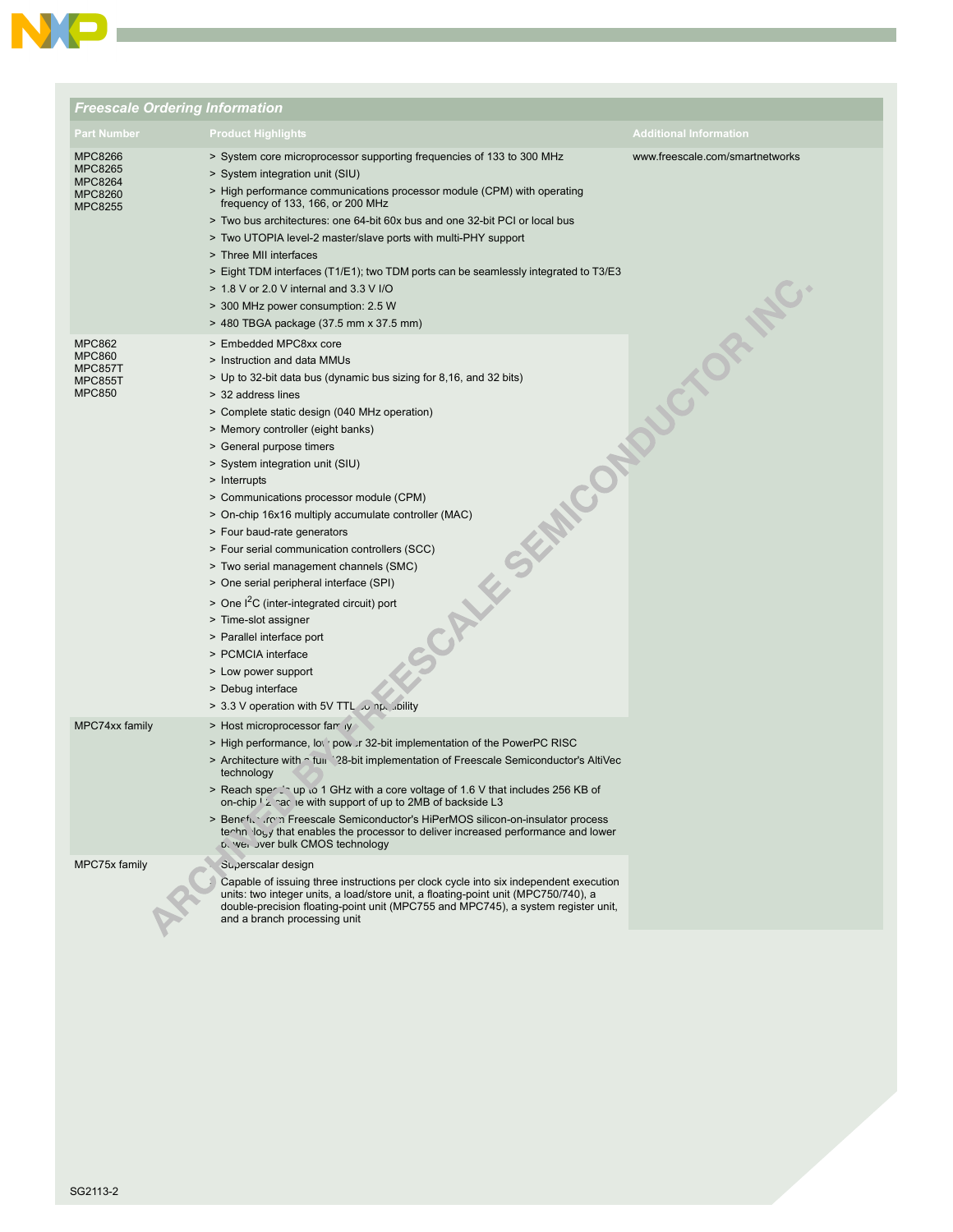## *Design Challenges*

The performance of upper-layer router equipment is defined by serial data transfer rates. Obtaining faster serial data transfer rates while achieving the processing power required for layers 2 and 3 data manipulation and routing normally requires a series of hardware designs and limited reuse of software (protocol and services) across the various interfaces.

## *Freescale Semiconductor Solution* Freescale Semiconductor's PowerQUICC™ family of integrated communications processors are coupled with host processors using PowerPC™

ISA to meet the dual challenges of connecting to a high-speed serial interface and handling layer 2 and layer 3 data manipulation.

The MPC755 or MPC7410 host processor achieves the data manipulation rate required for the OSI standard with a powerful RISC architecture designed to execute several instructions per clock cycle. It interfaces seamlessly with the MPC8260 PowerQUICC II that operates in slave mode and transfers the serial data to memory.

The host processor's RISC microprocessor, associated with singlecycle access dual-port static RAM, is dedicated to service the on-chip serial communications ports and use direct memory access (DMA) to transfer serial data to external memory.

In addition, the established code base and broad third-party support from Freescale Semiconduct or's Smart Network Alliance Program members further enable cost- $e^{4}$ <sub>l</sub>cient solutions and accelerated and accelerated the standard for router equipment suppliers.

| Development Tools <sup>Notel</sup>                                                                                                                             |                     |                           |                                                                                       |  |
|----------------------------------------------------------------------------------------------------------------------------------------------------------------|---------------------|---------------------------|---------------------------------------------------------------------------------------|--|
| <b>Tool Type</b>                                                                                                                                               | <b>Product Name</b> | Vendor                    | Description                                                                           |  |
| Software                                                                                                                                                       | <b>CWEPPC</b>       | <b>Metrowerks</b>         | Co. <sup>4</sup> e Murrior Development Studio for PowerPC ISA                         |  |
| Software                                                                                                                                                       | <b>CWLINPPC</b>     | <b>Metrowerks</b>         | <b>Collection Cevelopment Studio. Linux Application Edition for</b><br><b>DowerPC</b> |  |
| Development Kit                                                                                                                                                | MPC8260ADSKIT       | Freescale Semiconductor   | MPC8260 Application Development System Kit                                            |  |
| Hardware                                                                                                                                                       | MPC8260ADS-L2C      | Freescale Semiconductor   | MPC8260 Application Development System (with L2 cache)<br>(DISCONTINUED)              |  |
| Hardware                                                                                                                                                       | MPC8260ADS-PQ2      | Freescale Semiconductor   | MPC8260 Application Development System                                                |  |
| Development Kit                                                                                                                                                | MPC8266ADS-KIT      | Freescale Semicond' ctor  | MPC8266 Application Development System Kit                                            |  |
| Hardware                                                                                                                                                       | MPC8266ADS-PCI      | Freescale Semic inductor  | MPC8266 Application Development System (for PCI Host Mode)                            |  |
| Hardware                                                                                                                                                       | MPC8266ADS-PCIAL    | Freescale Sent Conquictor | MPC8266 Application Development System (Add-In Card)                                  |  |
| Hardware                                                                                                                                                       | MPC8XXFADSMB        | Freescale Samiconductor   | MPC8xx Family Application Development System Motherboard                              |  |
| Hardware                                                                                                                                                       | PPCEVAL-SP3-7400    | Frees, cle Cemiconductor  | Altimus X3 MPC7400 PMC Module for the Sandpoint X3<br>Motherboard                     |  |
| Hardware                                                                                                                                                       | PPCEVAL-SP3-750     | Freescale Semiconductor   | Altimus X3 MPC750 PMC Module for the Sandpoint X3<br>Motherboard (discontinued)       |  |
| Hardware                                                                                                                                                       | SANDPOINTX3         | Freescale Semiconductor   | Sandpoint X3 Evaluation System - Motherboard                                          |  |
| Software                                                                                                                                                       | DINK32              | Freescale Semiconductor   | ROM-Based Debug Monitor, R13.0                                                        |  |
| Note: For detailed information, go t ヽ w .íreescale.com and click on Tools. Search for tools by product or technology, family or function, and product number. |                     |                           |                                                                                       |  |